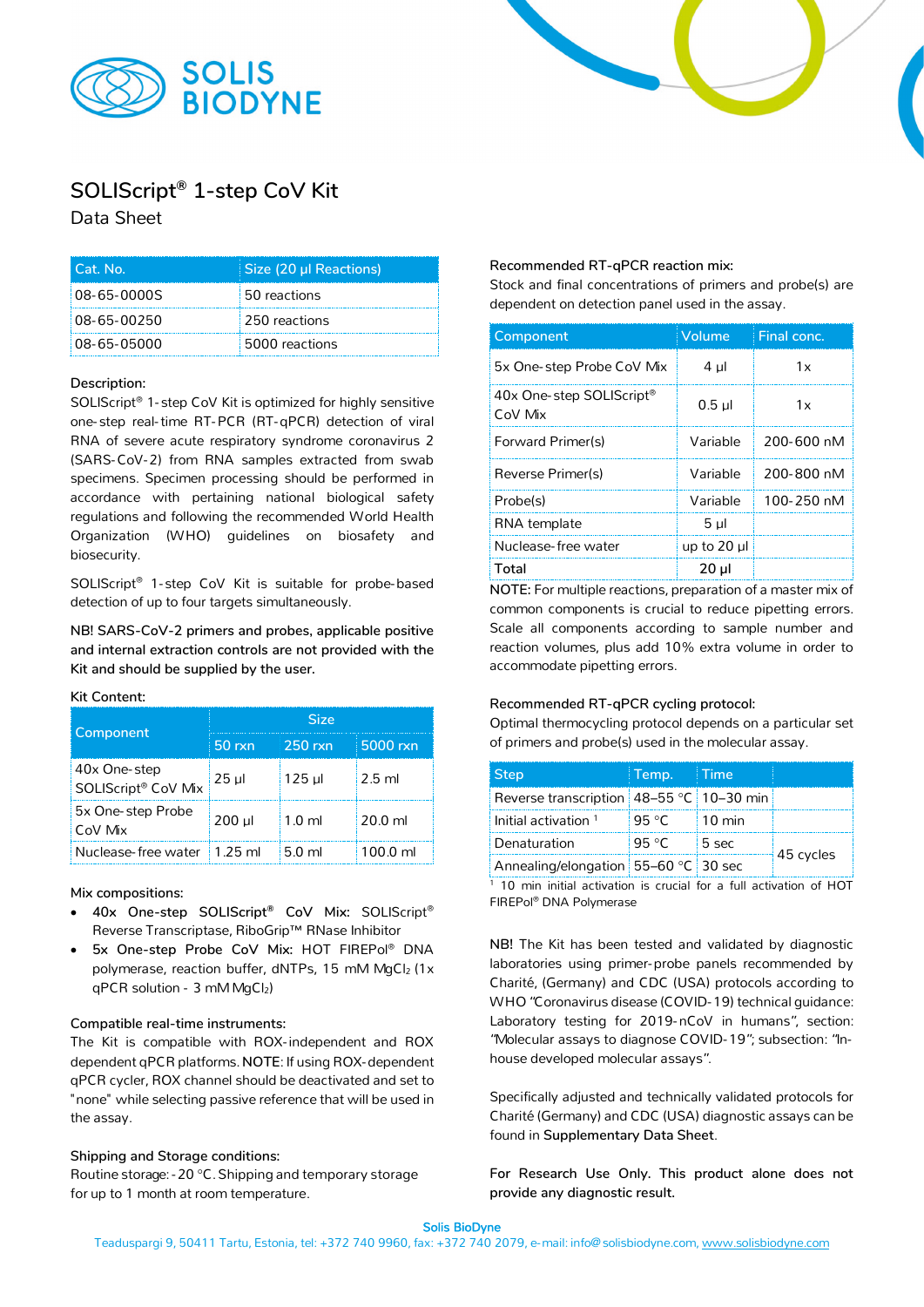#### **Other recommendations:**

To avoid repeated freezing and thawing as well as to minimize the contamination risk of stock solutions of reagents, it is highly recommended to divide large- volume stocks into several smaller aliquots and store them at -20 °C.

**Download Supplementary Data Sheet:** 



**More resources available here:** https://www.solisbiodyne.com/EN/products/onestep\_rtqpcr /soliscript\_1step\_cov\_kit

## Revised 06.04.2020

**Permitted Use:** This product is supplied for Research Use Only (the **Permitted Use**). It is suitable for use as a component of molecular diagnostic assays, where applicable country laws allow. This product alone does not provide any diagnostic result. If the customer wishes to use the product for any purpose other than the Permitted Use, including (without limitation) resale or alteration, the customer should obtain the appropriate license from Solis BioDyne. Some applications of this product may require a license/licenses from one or more third parties which are not provided by the purchase of this product. Users should obtain the license if required. Covered by the patent EP2501716, made by the methods of US Patent No 9,321,999.

**Warranty and Disclaimer:** This product shall comply with its relevant specification and be fit for its stated purpose, but Solis BioDyne gives no other warranty and makes no representation as to description or quality. Any such warranty or representation is excluded, to the fullest extent permitted by law. In particular, but without limiting the foregoing, Solis BioDyne shall not be liable for the failure of the product to comply with its relevant specification where such failure arises as a result of: (i) customer negligence or because the customer failed to follow any of the applicable technical data or safety sheets, standard user materials, use guidelines or any other information provided by Solis BioDyne as to the storage, transportation, handling, use or maintenance of the products or other good practice regarding the same, or (ii) the customer altering the products in any way without the prior written consent from Solis BioDyne, or (iii) the products differing from the relevant specification as a result of changes made to ensure their compliance with applicable statutory or regulatory requirements.

Nothing shall limit or exclude Solis BioDyne's liability for death or personal injury caused by its negligence, fraud or fraudulent misrepresentation or any matter in respect of which it would be unlawful for Solis BioDyne to exclude or restrict liability. Without limiting the foregoing, Solis BioDyne shall under no circumstances whatever be liable to the customer, whether in contract, tort (including negligence), breach of statutory duty, or otherwise, for any loss of profit, or any indirect or consequential loss arising under or in connection with the products and Solis BioDyne's total liability to the customer in respect of all other losses arising under or in connection with the product, whether in contract, tort (including negligence), breach of statutory duty, or otherwise, shall in no circumstances exceed the price of the products supplied in respect of which the liability has arisen.

HOT FIREPol® and SOLIScript® are EU registered trademarks of Solis BioDyne OÜ. RiboGrip™ is a trademark of Solis BioDyne OÜ.

#### **Safety warnings and precautions:**

This product and its components should be handled only by persons trained in laboratory techniques. It is advisable to wear suitable protective clothing, such as laboratory overalls, gloves and safety glasses. Care should be taken to avoid contact with skin or eyes. In case of contact with skin or eyes, wash immediately with water. See Safety Data Sheet for additional information.

#### Solis BioDyne

Teaduspargi 9, 50411 Tartu, Estonia, tel: +372 740 9960, fax: +372 740 2079, e-mail: info@solisbiodyne.com[, www.solisbiodyne.com](http://www.solisbiodyne.com/)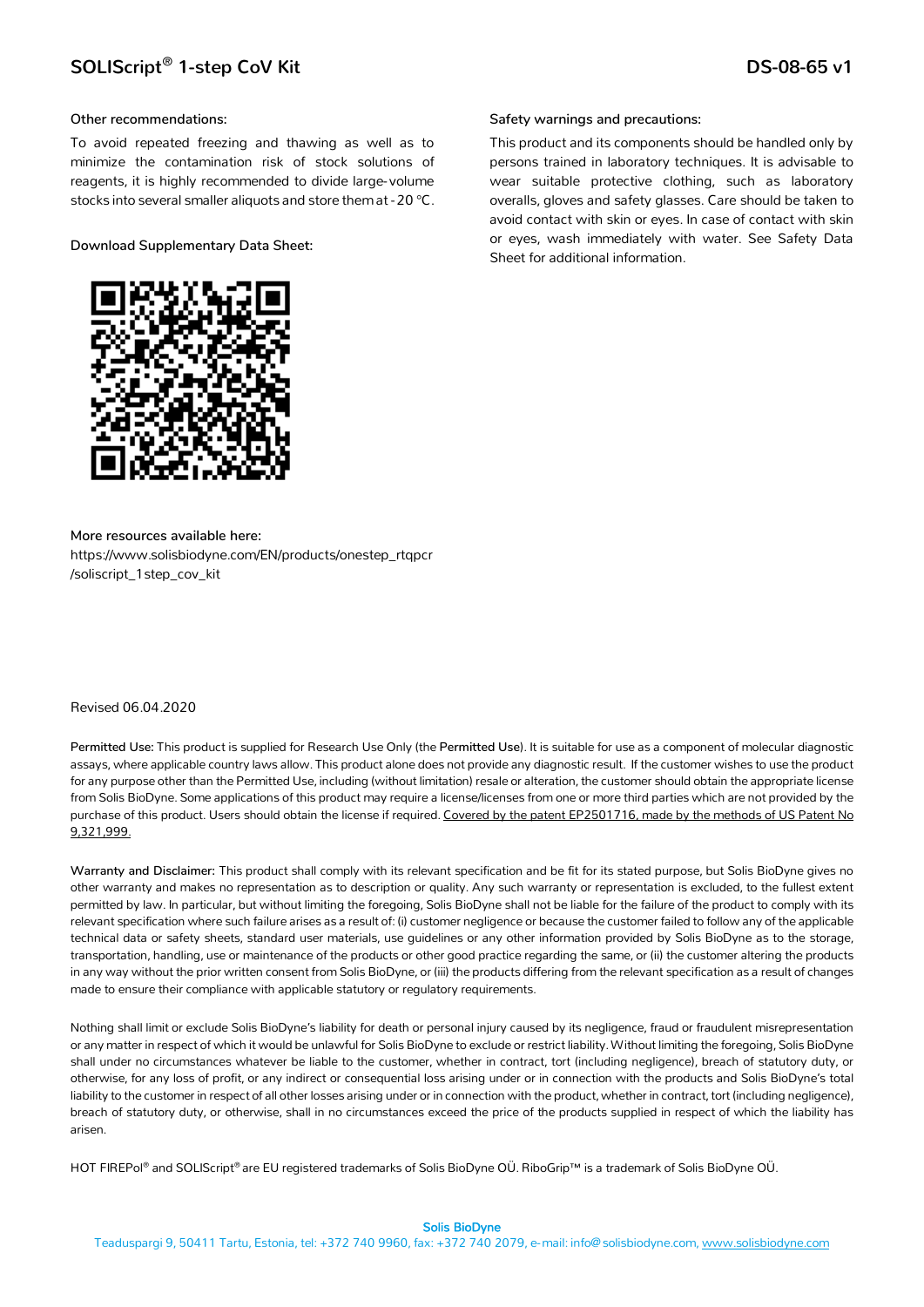



# **SOLIScript® 1-step CoV Kit**

Supplementary Data Sheet

Specifically adjusted protocols for Charité (Germany)<sup>1,2</sup> and CDC (USA)<sup>3</sup> diagnostic assays

Revised 06.04.2020

## **General notes:**

- 1. The Kit has been tested and validated by diagnostic laboratories using primer-probe panels recommended by Charité, (Germany) **[1](#page-2-0),[2](#page-2-1)** and CDC (USA)**[3](#page-2-2)** protocols according to WHO "Coronavirus disease (COVID-19) technical guidance: Laboratory testing for 2019-nCoV in humans", section: "Molecular assays to diagnose COVID-19"; subsection: "In-house developed molecular assays".
- 2. SARS-CoV-2 primers and probes, applicable positive and internal extraction controls are not provided with the Kit and should be supplied by the user. Being listed in this document does not imply any endorsement or scientific and diagnostic validation by Solis BioDyne.
- 3. To avoid repeated freezing and thawing as well as to minimize the contamination risk of stock solutions of reagents, it is highly recommended to divide large- volume stocks into several smaller aliquots and store them at -20 °C.
- 4. For multiple reactions, preparation of a master mix of common components is crucial to reduce pipetting errors. Scale all components proportionally according to sample number and reaction volumes. Make sure you use enough of each reagent for your reactions, plus 10% extra volume to accommodate pipetting errors.

## **Thermal conditions recommended for Charité (Germany) and CDC (USA) diagnostic assays**

| <b>Step</b>                            | Temp. Time   |              |           |
|----------------------------------------|--------------|--------------|-----------|
| Reverse transcription   55 °C   10 min |              |              |           |
| Initial denaturation                   |              | 95 °C 10 min |           |
| Denaturation                           | 95 °C 15 sec |              | 45 cycles |
| Annealing/Elongation 58 °C             |              | -30 sec      |           |

## **Thermal conditions compatible with most cyclers: Alternative thermal conditions:**

| <b>Step</b>                                        | Temp. Time        |                    |           |
|----------------------------------------------------|-------------------|--------------------|-----------|
| Reverse transcription $\vert$ 48 °C $\vert$ 30 min |                   |                    |           |
| Initial denaturation                               |                   | 95 °C 10 min       |           |
| Denaturation                                       | 95 °C $\pm$ 5 sec |                    | 45 cycles |
| Annealing/Elongation 55 °C                         |                   | $\parallel$ 30 sec |           |

<span id="page-2-0"></span> $1$  Corman et al. 2020 "Detection of 2019 novel coronavirus (2019-nCoV) by realime RT-PCR", doi: 10.2807/1560-7917.ES.2020.25.3.2000045

<span id="page-2-1"></span><sup>&</sup>lt;sup>2</sup> Adapted from https://www.who.int/docs/default-[source/coronaviruse/whoinhouseassays.pdf?sfvrsn=de3a76aa\\_2](https://www.who.int/docs/default-source/coronaviruse/whoinhouseassays.pdf?sfvrsn=de3a76aa_2)

<span id="page-2-2"></span><sup>&</sup>lt;sup>3</sup> CDC 2019-Novel Coronavirus (2019-nCoV) Real-Time RT-PCR Diagnostic Panel [\(https://www.fda.gov/media/134922/download\)](https://www.fda.gov/media/134922/download)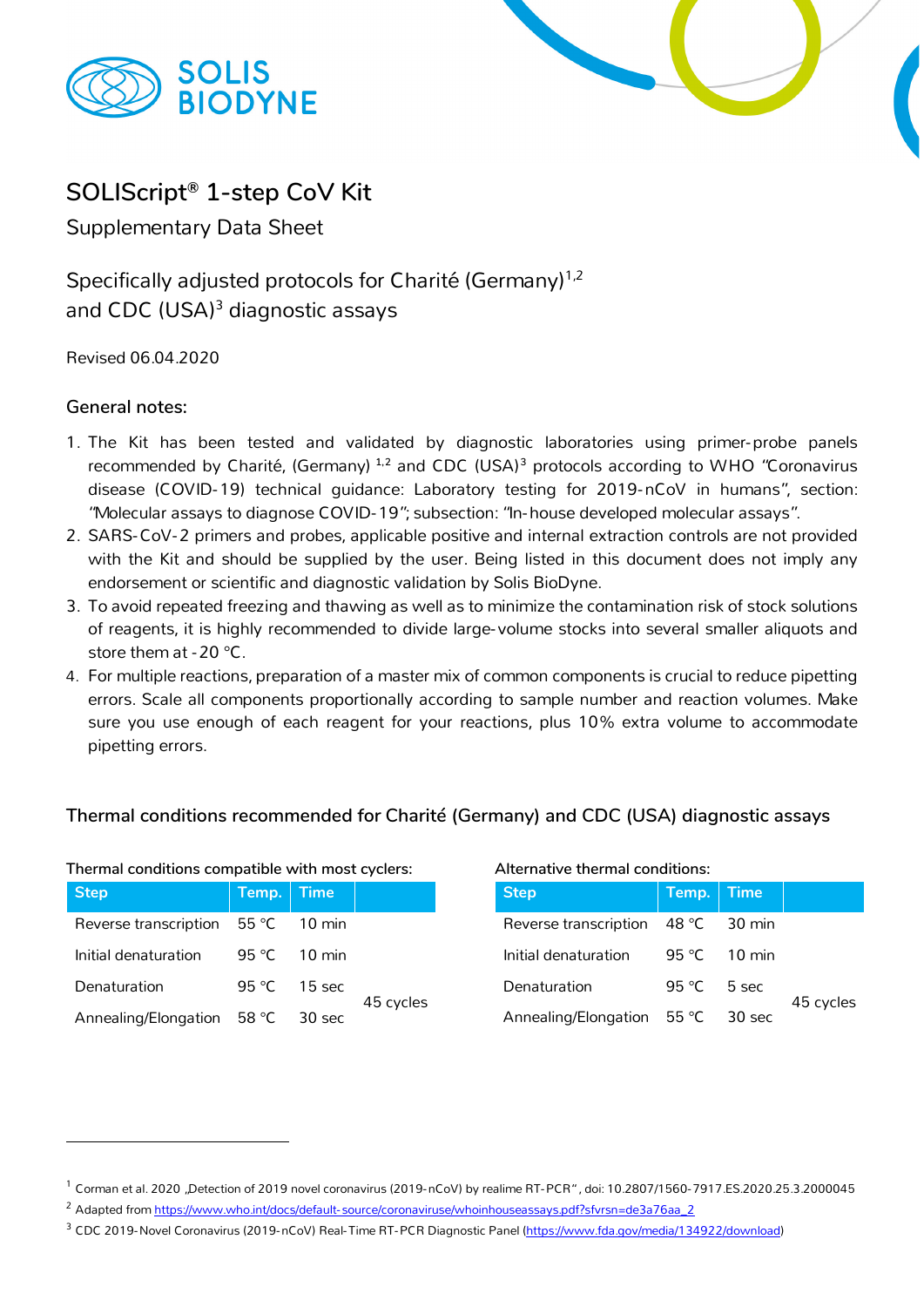| Assay/Use | <b>Oligonucleoti</b><br>de ID | Sequence (5'-3')                                  | <b>Comment</b>                                                                                                                               |
|-----------|-------------------------------|---------------------------------------------------|----------------------------------------------------------------------------------------------------------------------------------------------|
| RdRP gene | RdRP_SARSr-<br>F <sub>2</sub> | <b>GTGARATGGTCATGTGTGGCGG</b>                     | Use 600 nM per reaction                                                                                                                      |
|           | RdRP_SARSr-<br>R <sub>1</sub> | CARATGTTAAASACACTATTAGCATA                        | Use 800 nM per reaction                                                                                                                      |
|           | RdRP_SARSr-<br>P <sub>2</sub> | FAM-<br>CAGGTGGAACCTCATCAGGAGATGC-<br><b>BBQ</b>  | Specific for 2019-nCoV,<br>will not detect SARS-<br>CoV. Use 100 nM per<br>reaction and mix with P1                                          |
|           | RdRP_SARSr-<br>P <sub>1</sub> | <b>FAM-</b><br>CCAGGTGGWACRTCATCMGGTGATGC<br>-BBQ | Pan Sarbeco-Probe, will<br>detect 2019-nCoV,<br>SARS-CoV and bat-<br><b>SARS-related CoVs. Use</b><br>100 nM per reaction and<br>mix with P2 |
| E gene    | E_Sarbeco_F1                  | ACAGGTACGTTAATAGTTAATAGCGT                        | Use 400 nM per reaction                                                                                                                      |
|           | E_Sarbeco_R2                  | ATATTGCAGCAGTACGCACACA                            | Use 400 nM per reaction                                                                                                                      |
|           | E_Sarbeco_P1                  | FAM-<br>ACACTAGCCATCCTTACTGCGCTTCG-<br><b>BBQ</b> | Use 200 nM per reaction                                                                                                                      |

## **1. Diagnostic detection of SARS-CoV-2 (2019-nCoV) using Charité, Berlin Germany protocol**

## **1.1 Reaction Mix for First line screening assay (E assay)**

| <b>Component</b>                              | <b>Volume</b> |                                               |
|-----------------------------------------------|---------------|-----------------------------------------------|
| Nuclease-free water                           | $8.5$ µl      |                                               |
| 5x One-step Probe CoV Mix                     | $4 \mu$       |                                               |
| 40x One-step SOLIScript® CoV Mix              | $0.5$ $\mu$   |                                               |
| Primer E_Sarbeco_F1 (10 µM stock<br>solution) | $0.8$ $\mu$   | ACAGGTACGTTAATAGTTAATAGCGT                    |
| Primer E_Sarbeco_R2 (10 µM stock<br>solution) | $0.8$ $\mu$   | ATATTGCAGCAGTACGCACACA                        |
| Probe E_Sarbeco_P1 (10 µM stock<br>solution)  | $0.4$ µl      | <b>FAM-</b><br>ACACTAGCCATCCTTACTGCGCTTCG-BBQ |
| Template RNA, add                             | $5 \mu$       |                                               |
| Total reaction volume                         | $20 \mu$      |                                               |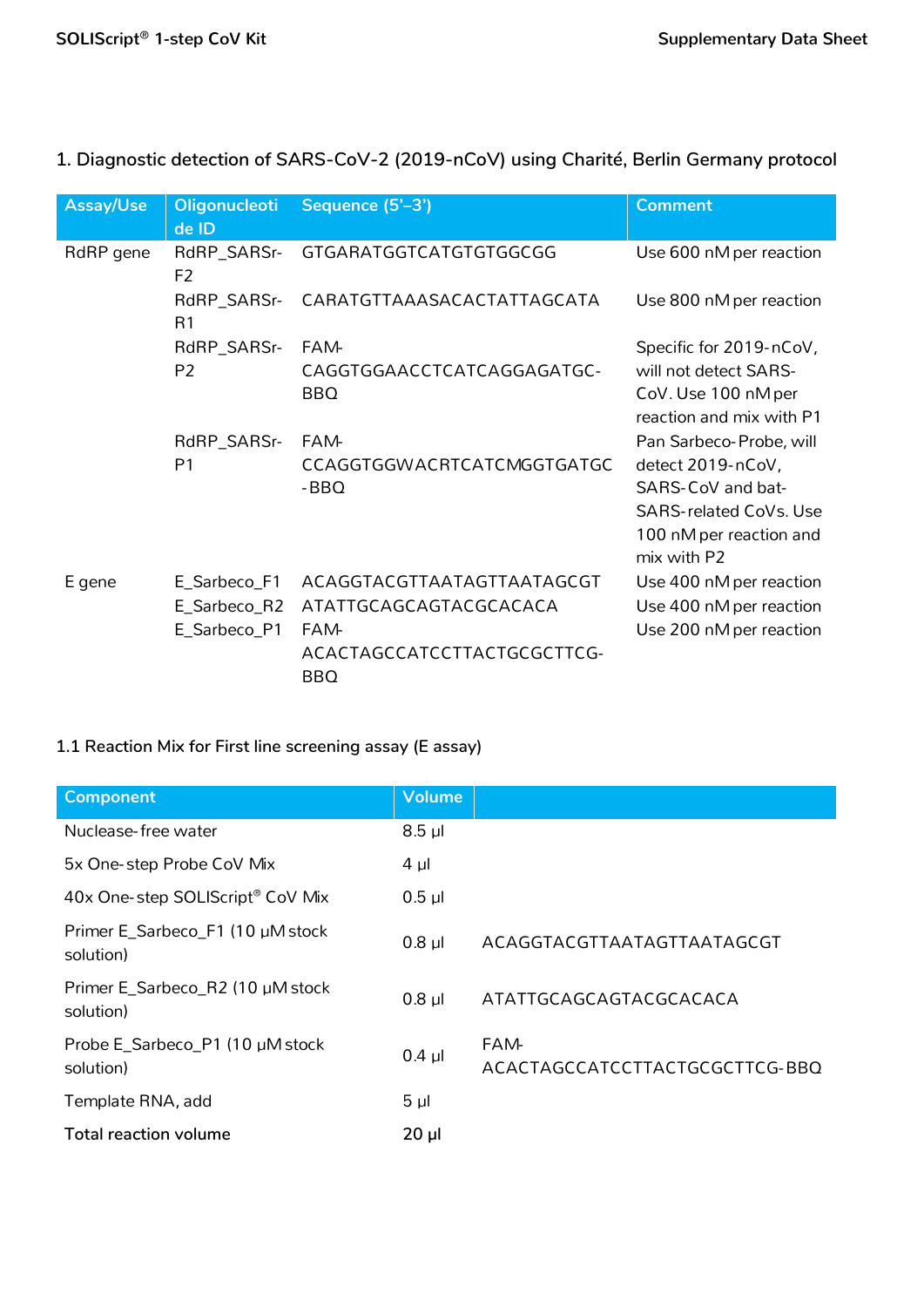**1.2 Reaction Mix for Confirmatory assay (RdRP assay; detect 2019-nCoV, SARS-CoV and bat-SARSrelated CoVs)**

| <b>Component</b>                              | <b>Volume</b> |                                               |
|-----------------------------------------------|---------------|-----------------------------------------------|
| Nuclease-free water                           | $7.3$ µl      |                                               |
| 5x One-step Probe CoV Mix                     | $4 \mu$       |                                               |
| 40x One-step SOLIScript® CoV Mix              | $0.5$ $\mu$   |                                               |
| RdRP_SARSr-F2 (10 µM stock solution)          | $1.2$ µl      | GTGARATGGTCATGTGTGGCGG                        |
| $RdRP\_SARSr- R1$ (10 $\mu$ M stock solution) | $1.6$ µl      | CARATGTTAAASACACTATTAGCATA                    |
| RdRP_SARSr-P1 (10 µM stock solution)          | $0.2$ µl      | <b>FAM-</b><br>CCAGGTGGWACRTCATCMGGTGATGC-BBQ |
| RdRP_SARSr-P2 (10 µM stock solution)          | $0.2$ µl      | FAM-CAGGTGGAACCTCATCAGGAGATGC-<br><b>BBQ</b>  |
| Template RNA, add                             | $5 \mu$       |                                               |
| Total reaction volume                         | $20 \mu$      |                                               |

## **1.3 Reaction Mix for Discrimatory assay (RdRp assay, specific for 2019-nCoV)**

| <b>Component</b>                     | <b>Volume</b>  |                                              |
|--------------------------------------|----------------|----------------------------------------------|
| Nuclease-free water                  | $7.5$ $\mu$    |                                              |
| 5x One-step Probe CoV Mix            | $4 \mu$        |                                              |
| 40x One-step SOLIScript® CoV Mix     | $0.5$ $\mu$    |                                              |
| RdRP_SARSr-F2 (10 µM stock solution) | $1.2$ µl       | GTGARATGGTCATGTGTGGCGG                       |
| RdRP_SARSr-R1 (10 µM stock solution) | $1.6$ µl       | CARATGTTAAASACACTATTAGCATA                   |
| RdRP_SARSr-P2 (10 µM stock solution) | $0.2$ $\mu$    | FAM CAGGTGGAACCTCATCAGGAGATGC-<br><b>BBQ</b> |
| Template RNA, add                    | 5 <sub>µ</sub> |                                              |
| Total reaction volume                | $20 \mu$       |                                              |